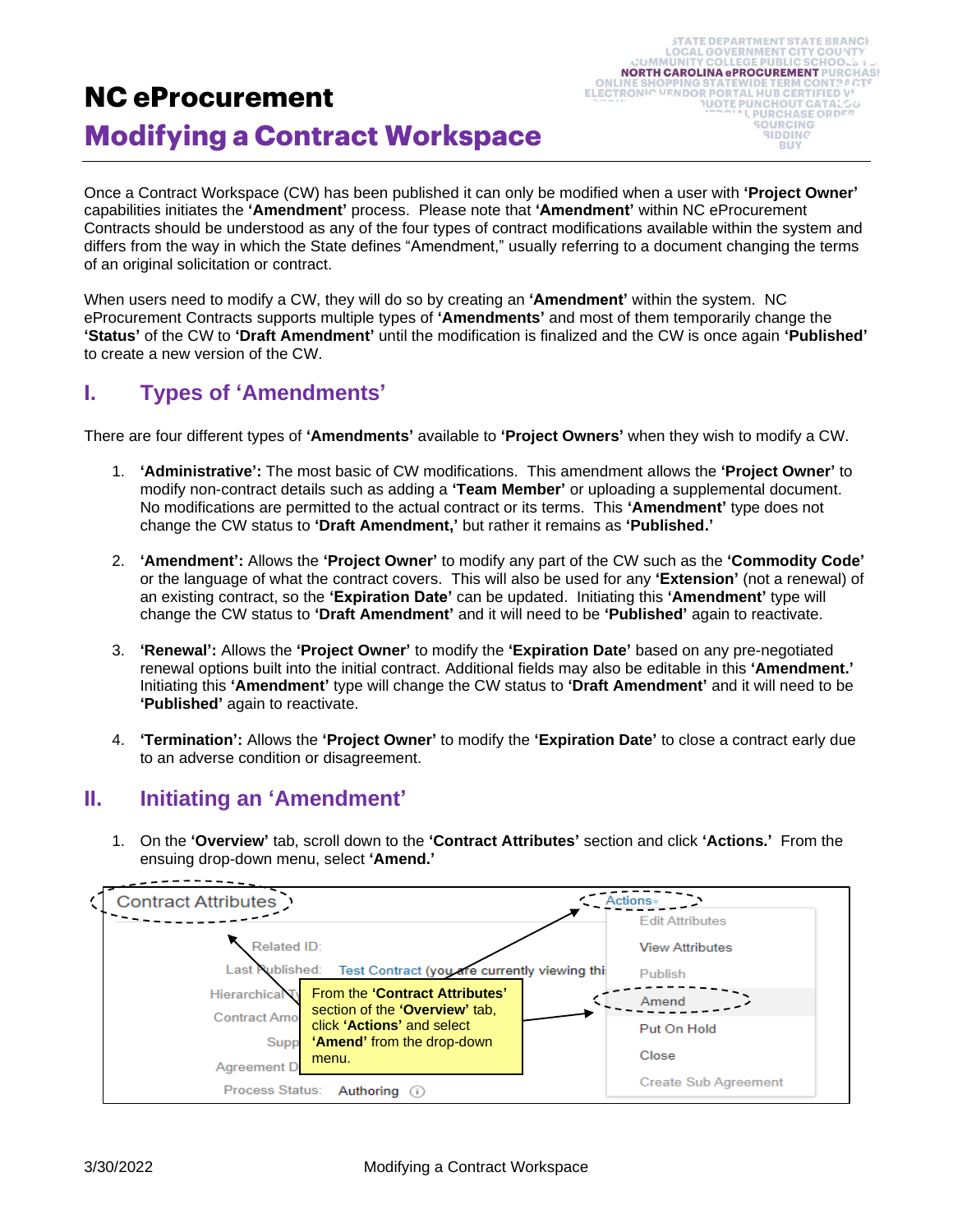2. On the next page, select the **'Amendment Type'** from the drop-down menu and add a comment regarding the reason for the **'Amendment.'** Click **'OK'** and the **'Overview'** tab will display.



### **III. 'Administrative Amendment'**

An **'Administrative Amendment'** indicates a small administrative change and is limited in nature. The **'Contract Status'** of the Contract Workspace (CW) never changes from **'Published.'**

- 1. Make any necessary changes on the **'Overview'** tab, add a **'Team Member,'** or load an additional supporting document.
- 2. Return to the **'Overview'** tab (if the user has navigated away), scroll down to the **'Contract Attributes'** section, and click **'Actions.'** From the ensuing drop-down menu, select **'Complete Amendment.'** The CW is updated to a higher version, and it remained in **'Published'** status throughout.

| <b>Contract Attributes</b>         |                                                      | <b>Announcements</b><br>Actions  |
|------------------------------------|------------------------------------------------------|----------------------------------|
|                                    | <b>Select 'Complete</b><br>Amendment' from the drop- | <b>Edit Attributes</b><br>bject! |
| <b>Related ID:</b>                 | down menu in the 'Contract                           | <b>View Attributes</b>           |
| Last Published:                    | Attributes' section.<br>currently viewing this)      | ou are<br>Publish                |
| Hierarchical Type:                 | <b>Stand-alone Agreement</b>                         | Amend                            |
| Amendment Type: Administrative (i) |                                                      | <b>Complete Amendment</b>        |
| Amendment Reason Comment:          | Example Administrative Amendment                     | Put On Hold                      |
| Contract Amount: \$50,000 USD (i)  |                                                      | Note the 'Amendment Type' and    |
| Supplier:                          | NC Test Supplier 083                                 | 'Amendment Reason Comment' from  |
| Agreement Date: 12/01/2021         |                                                      | the previous page displays.      |

### **IV. 'Amendment Amendment'**

An **'Amendment Amendment'** allows the **'Project Owner'** to change any part of the project, including the actual terms of the contract. This section details the **'Amendment'** option.

1. After selecting **'Amendment Amendment,'** the **'Overview'** tab will display. The **'Status'** field will be listed as **'Draft Amendment'** and the **'Version'** field will be listed as **'v2 (editing)'** [or v3/4/5, etc., depending on what number the previous **'Version'** was].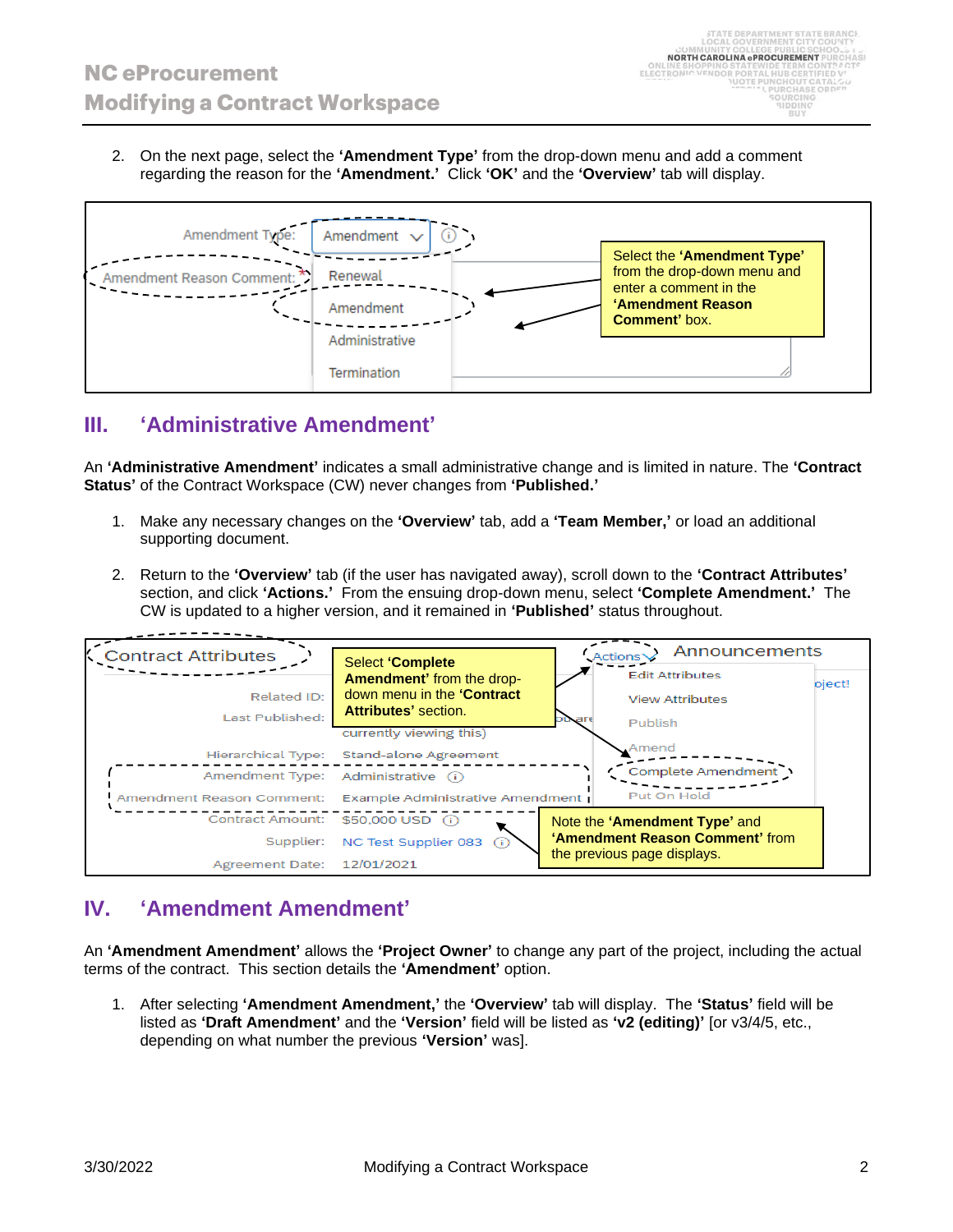**Note:** While a CW is in a **'Status'** of **'Draft Amendment,'** all scheduled **'Expiration Notification'** emails will be suspended until the modification is complete and the **'Status'** goes back to **'Published.'**

| Overview                                       |                                                         | Actions $\vee$ Process                                                                                                                                                      |                                                             | <b>All Tasks</b> |
|------------------------------------------------|---------------------------------------------------------|-----------------------------------------------------------------------------------------------------------------------------------------------------------------------------|-------------------------------------------------------------|------------------|
| Contract ID: CW21496                           | <b>Contract Status: Draft Amendment</b>                 | $\mathbf{u}$ Phase 1 - Contract Creation and Execution $\vee$<br>$\Rightarrow$ Phase 2 - Contract Management $\vee$<br>$\Theta$ Deliverable 1 for Vendor to Complete $\vee$ |                                                             | ◆                |
| Last Published Date: 02/09/2022 (i)            | Version: v2 (editing)<br>Owner: classroomtraining32 (i) | Updates to the 'Contract<br><b>Status' and 'Version' fields.</b>                                                                                                            | o Complete $\vee$<br>o Complete $\vee$<br>o Complete $\vee$ | ◆                |
| Test Project: No (i)<br>Base Language: English | Commodity: 761115 - General building View more          | сопітась мючінсацог                                                                                                                                                         |                                                             |                  |

2. Navigate to the **'Tasks'** tab to view the newly-added phase (3) and tasks to help guide user through the amendment process. Clicking the blue arrow to the left of **'Phase 3 – Contract Modification'** will display a subsection titled **'Amendment Modification.'** Clicking the blue arrow to the left of that will reveal an **'Amendment'** subsection. Click the blue arrow to the left of the **'Amendment'** option to reveal the tasks associated with that type of modification.

| $\Rightarrow$ Phase 3 - Contract Modification $\vee$<br>---- |                               | <b>Project Owner</b>    | <b>Not Started</b> |
|--------------------------------------------------------------|-------------------------------|-------------------------|--------------------|
| $\Rightarrow$<br>Amendment Modification $\vee$               | New Modification 'Phase.'     | ect Owner               | <b>Not Started</b> |
| $\blacksquare$<br>Amendment $\vee$                           |                               | ject Owner              | <b>Not Started</b> |
| $\bigcirc$ Update Workspace $\vee$                           | Example Contract Workspace ∨  | <b>Project Owner</b>    | <b>Not Started</b> |
| $\bigodot$ Prepare Amendment Document $\vee$                 |                               | 'Amendment' sub-option. |                    |
| Approve Amendment Document V<br>ങ                            | Amendment Modification V      | <b>Project Owner</b>    | <b>Not Started</b> |
| Gain P&C Approval of Amendment Over Detegation<br>ങ          | 'Tasks.'<br>$i$ cation $\vee$ | <b>Project Owner</b>    | <b>Not Started</b> |
| $\bigcirc$ Obtain Signatures from Relevant Signers $\vee$    | Amendment Modification V      | <b>Project Owner</b>    | <b>Not Started</b> |
| Publish Contract Workspace V<br>œ                            | Example Contract Workspace ∨  | <b>Project Owner</b>    | <b>Not Started</b> |

- 3. As with the **'Tasks'** in the first two phases associated with the initial creation of the Contract Workspace, the tasks themselves are not required to be completed to finalize a modification, but rather are intended to serve as a road map for best practices. The exception to this is if the contract being amended is over the entity's delegation. In this case an additional **'Approval Task'** to **'Gain P&C Approval of Amendment Over Delegation'** will appear on the **'Tasks'** tab. If this is not the case, users can skip to **Step 9**.
- 4. The **'Gain P&C Approval of Amendment Over Delegation'** task is tied to two documents on the **'Documents'** tab that must be downloaded, completed, and replaced before the task can be assigned to P&C for approval. Navigate to the **'Documents'** tab and click the blue arrow to the left of the **'Modification Contract Documents'** folder to reveal a sub-folder for **'Amendment Modification.'** Click the blue arrow to the left of the relevant option, and the documents will appear.

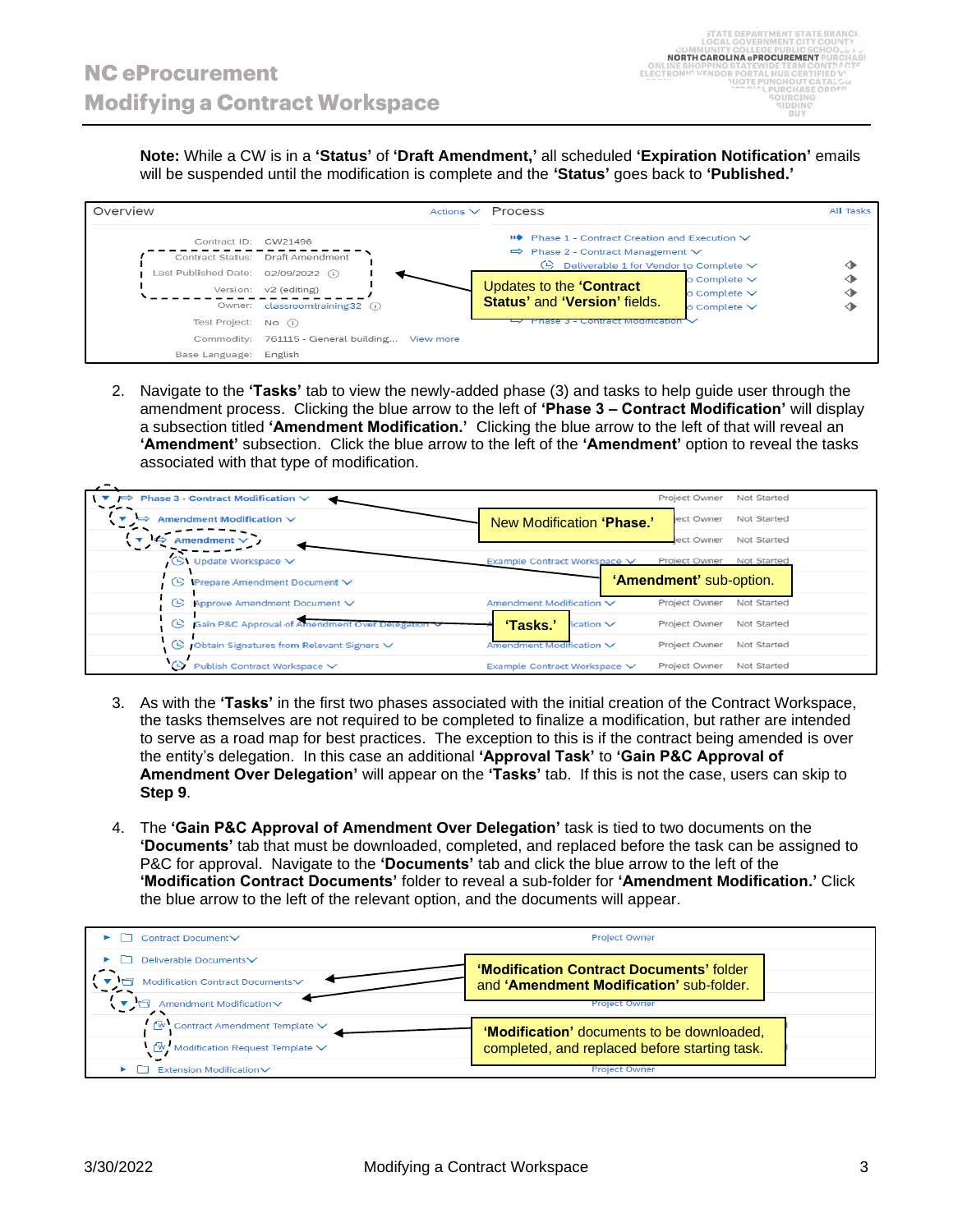5. Click on each of the document templates and select **'Download'** from the popup menu. Update the documents accordingly and save a local copy. Click back on the templates, and this time select **'Replace Document.'** Add and save the updated versions of the **'Contract Amendment Template'** and the **'Modification Request Template.'**

| Contract Document∨                     | Action                  | Click on the document templates and                                            |                   |  |
|----------------------------------------|-------------------------|--------------------------------------------------------------------------------|-------------------|--|
| Deliverable Documents∨                 | <b>Download</b>         | select 'Download' from the popup. After                                        |                   |  |
| Modification Contract Documents V      | Copy<br>Move            | the documents have been updated<br>accordingly, click the templates again, but |                   |  |
| Amendment Modification∨                | Publish                 | this time select 'Replace Document.'                                           |                   |  |
| Contract Amendment Template V          | Lock                    |                                                                                | <b>Not Edited</b> |  |
| Modification Request Template V<br>€ŵ. | <b>Replace Document</b> | <b>Project Owner</b>                                                           | <b>Not Edited</b> |  |
| Extension Modification∨                | <b>Create New Task</b>  | <b>Project Owner</b>                                                           |                   |  |

6. Navigate back to the **'Tasks'** tab and click on the **'Gain P&C Approval of Amendment Over Delegation'** task and select **'View Task Details'** from the drop-down.



7. On the subsequent **'Approval Task'** page, the user should add their **'P&C Service Team'** to the **'Select Approvers'** field, set a **'Due Date'** with the date picker in the **'Specify Due Date'** field, enter a message if necessary, and click the **'Submit'** button to send the **'Amendment'** to P&C for approval.

|    |                                                                        | TSK393381444 Gain P&C Approval of Amendment Over Delegation |                                    | Round 1: Not Started<br>O)                                         |
|----|------------------------------------------------------------------------|-------------------------------------------------------------|------------------------------------|--------------------------------------------------------------------|
| 2. | Amendment Modification (Read Only)<br><b>Select Approvers</b>          |                                                             |                                    | 'Amendment Modification' documents<br>uploaded to 'Documents' tab. |
|    |                                                                        | P&C Service Team #1                                         | Add more<br>$\checkmark$           |                                                                    |
|    | Approval Rule Flow Type:                                               | $\bigodot$ Parallel $\bigoplus$                             |                                    |                                                                    |
|    |                                                                        | Serial <sup>*-0-0-0</sup>                                   |                                    | Add the appropriate P&C Service Team to                            |
|    |                                                                        | Custom -CO-O-                                               |                                    | the 'Select Approvers' field and provide a                         |
| 3. | <b>Specify Due Date</b>                                                | $\overline{0}$<br>03/29/2022<br>■                           |                                    | 'Due Date' by using the date-picker.                               |
| 4. | Provide an initial message and click Submit or Mark Cancelled          |                                                             |                                    |                                                                    |
|    | $B$ $I$ $U$ $E$ $E$<br>1(8pt)<br>Please approve this Amendment request | $-$ font $-$                                                | $\mathbf{A}$ & $\mathbf{\partial}$ | Add a brief message to<br>P&C if necessary and<br>click 'Submit.'  |
| 5. | Additional Attachments<br><b>Submit</b>                                | <b>Mark Cancelled</b>                                       |                                    |                                                                    |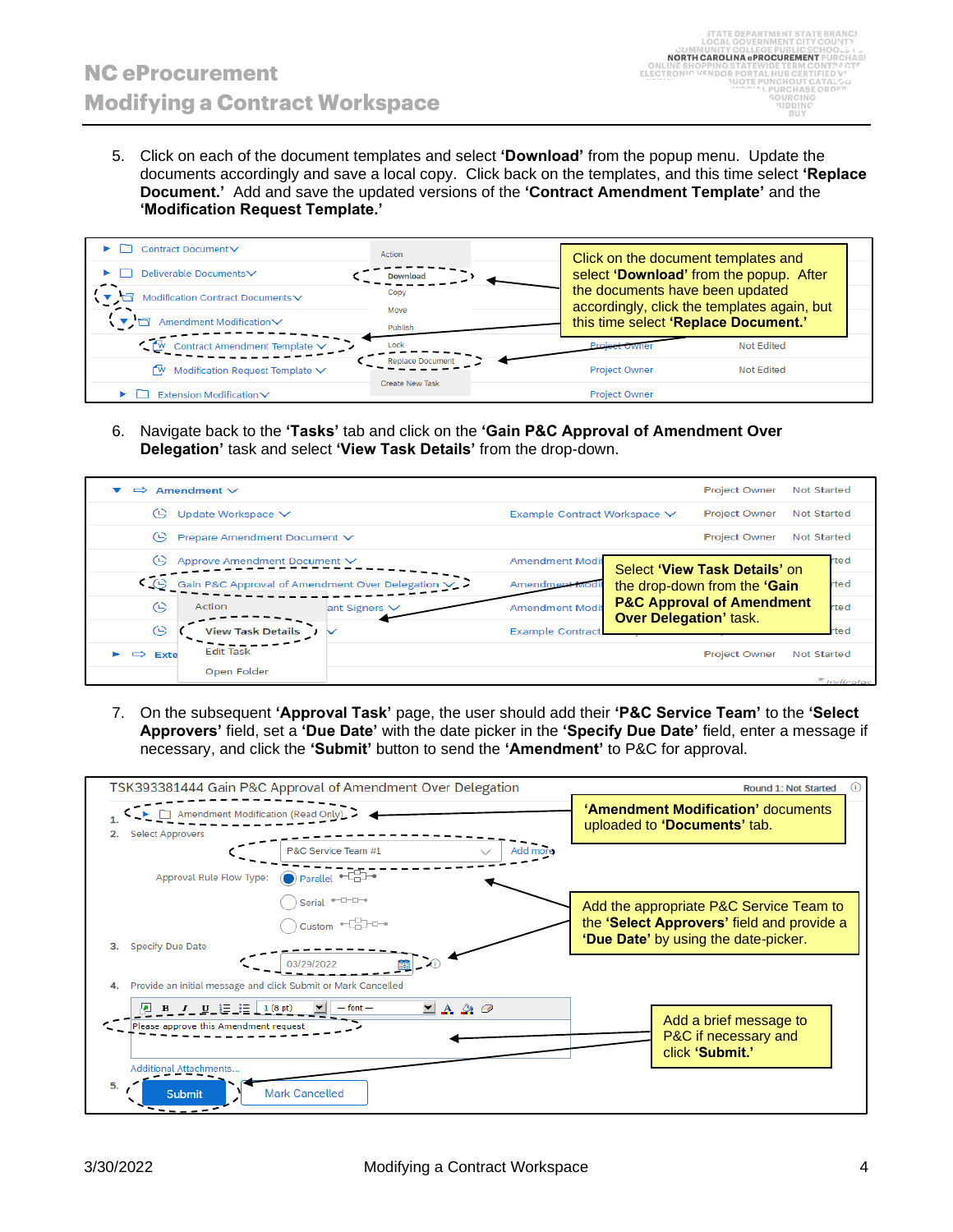8. After the task is submitted to P&C, the status will change to **'In Approval'** and the user will wait for P&C to approve the request allowing the user to proceed to the next steps, or P&C will **'Deny'** the task and request that the user adjust aspects of the CW and document and resubmit for approval. Once P&C provides final approval, the task **'Status'** will automatically update to **'Approved.'**

| нŵ  | Amendment $\vee$                                 |                                                                 |                              | <b>Project Owner</b> | In Progress        | 03/29/2022 |
|-----|--------------------------------------------------|-----------------------------------------------------------------|------------------------------|----------------------|--------------------|------------|
| (F) | Update Workspace $\vee$                          |                                                                 | Example Contract Workspace V | <b>Project Owner</b> | Not Started        |            |
| G.  | Prepare Amendment Document                       | After being submitted to P&C<br>for approval, the task 'Status' |                              | <b>Project Owner</b> | Not Started        |            |
| e   | Approve Amendment<br>nument.                     | will update to 'In Approval.'<br>ation $\vee$                   |                              | <b>Project Owner</b> | <b>Not Started</b> |            |
|     | Gain P&C Approval of Amendment Over Delegation V |                                                                 | Amendment Modification ∨     | classroomtraining35  | In Approval        | 03/29/2022 |
| (1) | Obtain Signatures from Relevant Signers V        |                                                                 | Amendment Modification ∨     | <b>Project Owner</b> | <b>Not Started</b> |            |
| (L) | Publish Contract Workspace ∨                     |                                                                 | Example Contract Workspace ∨ | <b>Project Owner</b> | Not Started        |            |

9. Once all requisite changes, approvals, and signatures have been completed, return to the **'Overview'** tab, click **'Actions'** in the **'Contract Attributes'** section, and select **'Publish'** from the drop-down. The CW will revert to **'Published'** status and cannot be edited until another **'Amendment'** is initiated.



### **V. 'Extension Amendment'**

If the user wishes to negotiate an **'Extension'** to a current contract, they will select an **'Amendment Amendment'** from the **'Amendment Type'** dropdown. This section details the **'Extension'** option.

1. After selecting **'Amendment Amendment,'** the **'Overview'** tab will display. The **'Status'** field will be listed as **'Draft Amendment'** and the **'Version'** field will be listed as **'v2 (editing)'** [or v3/4/5, etc., depending on what number the previous **'Version'** was].

**Note:** While a CW is in a **'Status'** of **'Draft Amendment,'** all scheduled **'Expiration Notification'** emails will be suspended until the modification is complete and the **'Status'** goes back to **'Published.'**

![](_page_4_Figure_10.jpeg)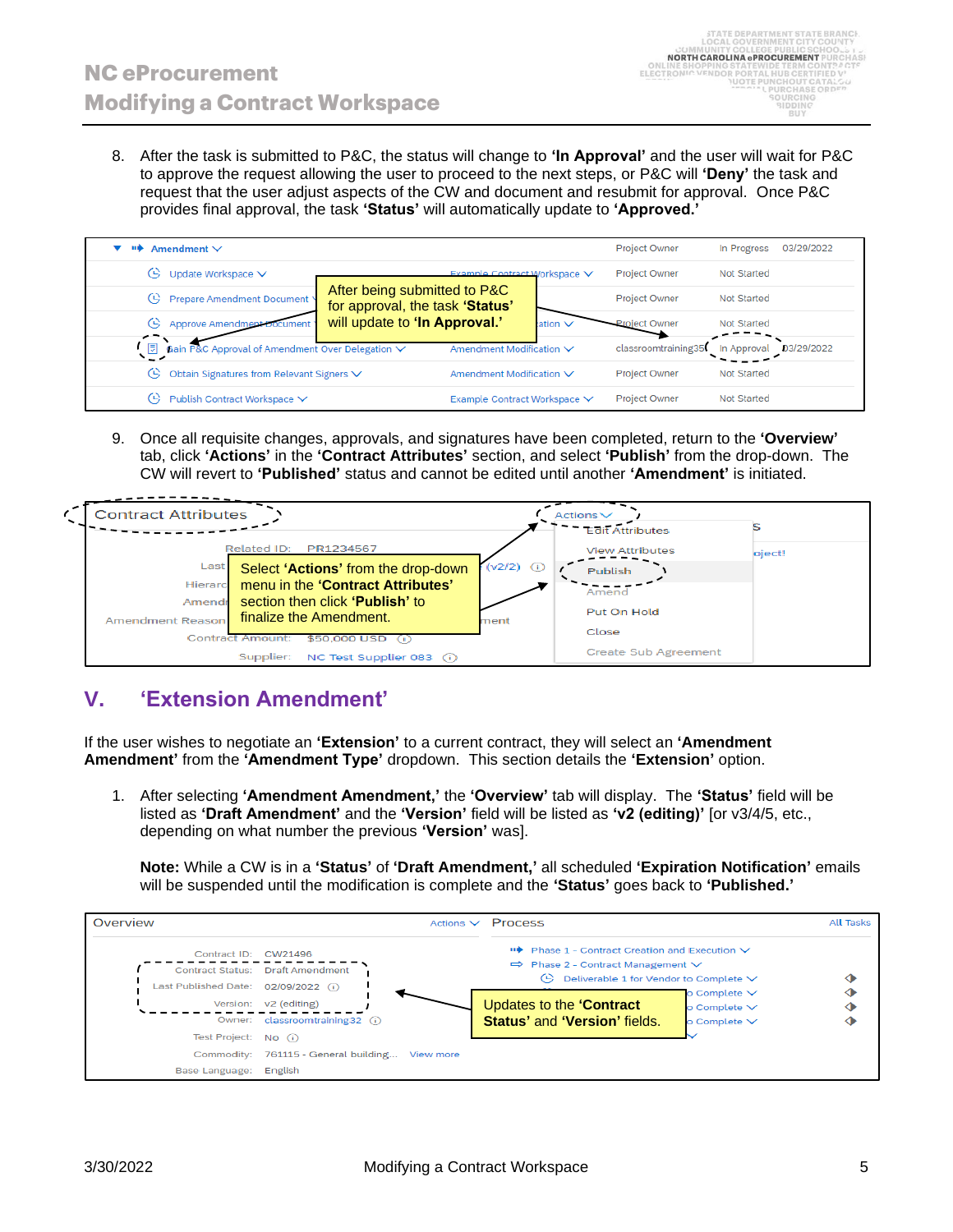2. Navigate to the **'Tasks'** tab to view the newly-added phase (3) and tasks to help guide the user through the amendment process. Clicking the blue arrow to the left of **'Phase 3 – Contract Modification'** will display a subsection titled **'Amendment Modification.'** Clicking the blue arrow to the left of that will reveal an **'Extension'** subsection. Click the blue arrow to the left of that option to reveal the tasks associated with an **'Extension'** modification.

| $\Rightarrow$ Phase 2 - Contract Management $\vee$                         |                                   | <b>Project Owner</b>    | <b>Not Started</b> |
|----------------------------------------------------------------------------|-----------------------------------|-------------------------|--------------------|
| Phase 3 - Contract Modification $\vee$<br>$\Rightarrow$                    | New Modification 'Phase.'         | Owner                   | <b>Not Started</b> |
| Amendment Modification $\vee$<br>$\overline{\phantom{a}}$<br>$\rightarrow$ |                                   | Owner                   | <b>Not Started</b> |
| Amendment $\vee$<br>$\Rightarrow$                                          |                                   | <b>Project Owner</b>    | <b>Not Started</b> |
| Extension $\vee$<br>$\Rightarrow$                                          |                                   |                         |                    |
| Document Factors for Extension V<br>œ                                      |                                   | 'Extension' sub-option. |                    |
| $\circ$ Update Workspace $\vee$                                            | <b>Example Contract Workspace</b> |                         |                    |
| $\odot$<br>Prepare Extension Document V                                    |                                   | <b>Project Owner</b>    | <b>Not Started</b> |
| $\circ$<br>'Tasks.'<br><b>Approve Extension Document</b>                   | ension Modification $\vee$        | <b>Project Owner</b>    | <b>Not Started</b> |
| ဇ<br>Gain P&C Approval of Extension Over Delegation                        | ension Modification $\vee$        | <b>Project Owner</b>    | <b>Not Started</b> |
| Obtain Signatures from Relevant Signers V<br>G                             | Extension Modification $\vee$     | <b>Project Owner</b>    | <b>Not Started</b> |
| ဇ<br>Publish Contract Workspace V                                          | Example Contract Workspace V      | <b>Project Owner</b>    | <b>Not Started</b> |
| <b>IG</b><br>Post Contract Extensions in IPS V                             |                                   | <b>Project Owner</b>    | <b>Not Started</b> |

- 3. As with the **'Tasks'** in the first two phases associated with the initial creation of the Contract Workspace, the tasks themselves are not required to be completed to finalize a modification, but rather are intended to serve as a road map for best practices. The exception to this is if the contract being extended is over the entity's delegation. In this case an additional **'Approval Task'** to **'Gain P&C Approval of Extension Over Delegation'** will appear on the **'Tasks'** tab. If this is not the case, users can skip to **Step 9**.
- 4. The **'Gain P&C Approval of Extension Over Delegation'** tasks are tied to two documents on the **'Documents'** tab that must be downloaded, completed, and replaced before the task can be assigned to P&C for approval. Navigate to the **'Documents'** tab and click the blue arrow to the left of the **'Modification Contract Documents'** folder to reveal the **'Extension Modification'** sub-folder. Click the blue arrow to the left of that folder and the documents will appear.

|                                                                       | <b>Project Owner</b>                          |
|-----------------------------------------------------------------------|-----------------------------------------------|
| Deliverable Documents∨                                                | 'Modification Contract Documents' folder and  |
| Modification Contract Documents                                       | 'Extension' sub-folder.                       |
| Amendment Modification V                                              | <b>Project Owner</b>                          |
| <b>Extension Modification</b>                                         | 'Modification' documents to be downloaded,    |
| $\mathbb{W}$ Contract Extension Template $\vee$                       | completed, and replaced before starting task. |
| $\sqrt{\mathsf{W}}$ Modification Request Template $\sqrt{\mathsf{W}}$ | ιοι Eaitea<br><b>Project Owner</b>            |

5. Click on each of the document templates and select **'Download'** from the popup menu. Update the documents accordingly and save a local copy. Click back on the templates, and this time select **'Replace Document.'** Add and save the updated versions of the **'Contract Extension Template'** and the **'Modification Request Template.'**

| Contract Document∨                    | Action                  | Click on the document templates and                                                 |  |
|---------------------------------------|-------------------------|-------------------------------------------------------------------------------------|--|
| Deliverable Documents∨                | <b>Download</b>         | select 'Download' from the popup. After                                             |  |
| Modification Contract Documents∨      | Copy                    | the documents have been updated                                                     |  |
| Amendment Modification∨               | Move<br>Publish         | accordingly, click the templates again, but<br>this time select 'Replace Document.' |  |
| Extension Modification∨               |                         |                                                                                     |  |
| Contract Extension Template V         | <b>Replace Document</b> | <b>Project Owner</b><br>Not Edited                                                  |  |
| Modification Request Template V<br>۴ŵ | <b>Create New Task</b>  | <b>Not Edited</b><br><b>Project Owner</b>                                           |  |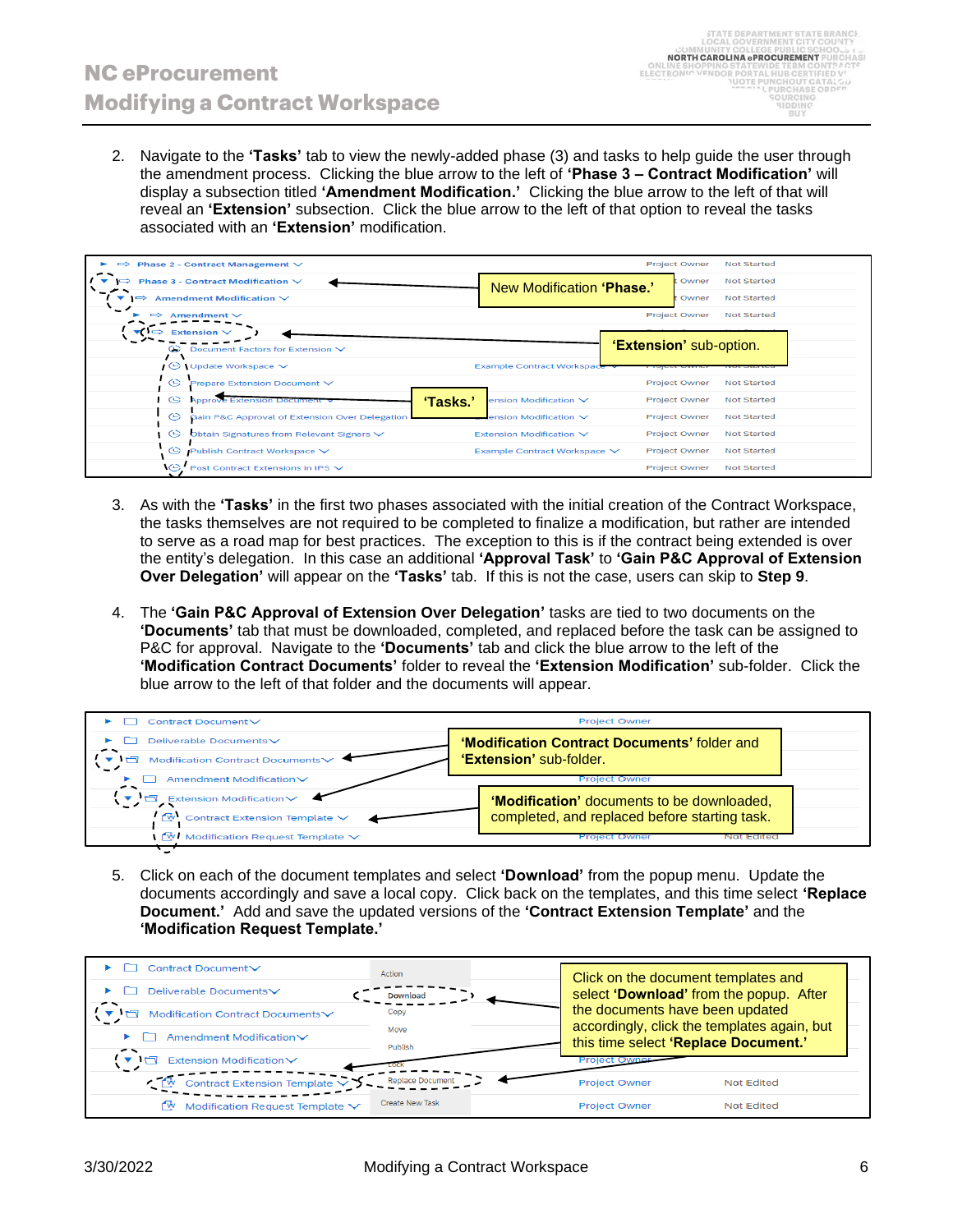6. Navigate back to the **'Tasks'** tab and click on the **'Gain P&C Approval…'** task and select **'View Task Details'** from the drop-down.

|                          |                  |                                                                                                                                        | <b>Project Owner</b>         | <b>Not Started</b> |                                                                                                                                             |
|--------------------------|------------------|----------------------------------------------------------------------------------------------------------------------------------------|------------------------------|--------------------|---------------------------------------------------------------------------------------------------------------------------------------------|
| Update Workspace V       |                  |                                                                                                                                        | <b>Project Owner</b>         | <b>Not Started</b> |                                                                                                                                             |
|                          |                  |                                                                                                                                        | <b>Project Owner</b>         | <b>Not Started</b> |                                                                                                                                             |
|                          |                  | <b>Extension Modifi</b>                                                                                                                |                              |                    |                                                                                                                                             |
|                          |                  | <b>Extension Modifi</b>                                                                                                                |                              |                    | ted                                                                                                                                         |
| Action                   |                  | <b>Extension Modifie</b>                                                                                                               |                              |                    | ted                                                                                                                                         |
| <b>View Task Details</b> |                  | <b>Example Contrad</b>                                                                                                                 |                              |                    | ted                                                                                                                                         |
| <b>Edit Task</b>         |                  |                                                                                                                                        |                              |                    | * Indicates I                                                                                                                               |
| Open Folder              |                  |                                                                                                                                        |                              |                    |                                                                                                                                             |
|                          | Extension $\vee$ | Prepare Extension Document ∨<br>Approve Extension Document ∨<br>Gain P&C Approval of Extension Over Delegation V<br>ant Signers $\vee$ | Example Contract Workspace V | Delegation' task.  | <b>Project Owner</b> Not Started<br>Select 'View Task Details' on<br>the drop-down from the 'Gain<br><b>P&amp;C Approval Extension Over</b> |

7. On the subsequent **'Approval Task'** page, the user should add their **'P&C Service Team'** to the **'Select Approvers'** field, set a **'Due Date'** with the date picker in the **'Specify Due Date'** field, enter a message if necessary, and click the **'Submit'** button to send the **'Extension'** to P&C for approval.

|    |                                                               | TSK392221579 Gain P&C Approval of Extension Over Delegation                                                                                                                                                                                                                                                                                         |                              |                                                                         |  | Round 1: Not Started                                                               | (i) |
|----|---------------------------------------------------------------|-----------------------------------------------------------------------------------------------------------------------------------------------------------------------------------------------------------------------------------------------------------------------------------------------------------------------------------------------------|------------------------------|-------------------------------------------------------------------------|--|------------------------------------------------------------------------------------|-----|
|    | Extension Modification (Read Only)                            |                                                                                                                                                                                                                                                                                                                                                     |                              | <b>Extension Modification documents</b><br>uploaded to 'Documents' tab. |  |                                                                                    |     |
|    | <b>Select Approvers</b>                                       |                                                                                                                                                                                                                                                                                                                                                     |                              |                                                                         |  |                                                                                    |     |
|    |                                                               | P&C Service Team #1                                                                                                                                                                                                                                                                                                                                 |                              | Add more                                                                |  |                                                                                    |     |
|    | Approval Rule Flow Type:                                      | $\bigcirc$ Parallel $\bigcirc$                                                                                                                                                                                                                                                                                                                      |                              |                                                                         |  |                                                                                    |     |
|    |                                                               | Serial $\sqrt[n-1]{-1}$                                                                                                                                                                                                                                                                                                                             |                              |                                                                         |  | Add the appropriate P&C Service Team to                                            |     |
|    |                                                               | $\begin{picture}(150,10) \put(0,0){\line(1,0){10}} \put(15,0){\line(1,0){10}} \put(15,0){\line(1,0){10}} \put(15,0){\line(1,0){10}} \put(15,0){\line(1,0){10}} \put(15,0){\line(1,0){10}} \put(15,0){\line(1,0){10}} \put(15,0){\line(1,0){10}} \put(15,0){\line(1,0){10}} \put(15,0){\line(1,0){10}} \put(15,0){\line(1,0){10}} \put(15,0){\line($ |                              |                                                                         |  | the 'Select Approvers' field and provide a<br>'Due Date' by using the date-picker. |     |
| з. | Specify Due Date                                              |                                                                                                                                                                                                                                                                                                                                                     |                              |                                                                         |  |                                                                                    |     |
|    |                                                               | 繭<br>3/29/2022                                                                                                                                                                                                                                                                                                                                      |                              |                                                                         |  |                                                                                    |     |
|    | Provide an initial message and click Submit or Mark Cancelled |                                                                                                                                                                                                                                                                                                                                                     |                              |                                                                         |  |                                                                                    |     |
|    |                                                               | $-$ font $-$<br>$-$ size                                                                                                                                                                                                                                                                                                                            | $\blacksquare$ A & $\oslash$ |                                                                         |  | Add a brief message to                                                             |     |
|    | Please approve this Extension request                         |                                                                                                                                                                                                                                                                                                                                                     |                              |                                                                         |  | P&C if necessary and                                                               |     |
|    |                                                               |                                                                                                                                                                                                                                                                                                                                                     |                              |                                                                         |  | click 'Submit.'                                                                    |     |
|    | Additional Attachments                                        |                                                                                                                                                                                                                                                                                                                                                     |                              |                                                                         |  |                                                                                    |     |
| 5. | <b>Submit</b>                                                 | <b>Mark Cancelled</b>                                                                                                                                                                                                                                                                                                                               |                              |                                                                         |  |                                                                                    |     |

8. After the task is submitted to P&C, the status will change to **'In Approval'** and the user will wait for P&C to approve the request allowing the user to proceed to the next steps, or P&C will **'Deny'** the task and request that the user adjust aspects of the CW and document and resubmit for approval. Once P&C provides final approval, the task **'Status'** will automatically update to **'Approved.'**

| Extension $\vee$<br>пф                                                  |                                                                 |                              | <b>Project Owner</b> | In Progress        | 02/21/2022 |
|-------------------------------------------------------------------------|-----------------------------------------------------------------|------------------------------|----------------------|--------------------|------------|
| Update Workspace V<br>(F)                                               |                                                                 | ct Workspace ∨               | <b>Project Owner</b> | Not Started        |            |
| <b>Prepare Extension Documen</b><br>(L)                                 | After being submitted to P&C<br>for approval, the task 'Status' |                              | <b>Project Owner</b> | Not Started        |            |
| <b>Approve Extensio</b><br>0<br>Documer                                 | will update to 'In Approval.'                                   | ication $\vee$               | <b>Project Owner</b> | Not Started        |            |
| $\overline{a}$<br>Gain P&C Approval of Extension Over Delegation $\vee$ |                                                                 | Extension Modification V     | classroomtraining32  | In Approval        | 02/21/2022 |
| Obtain Signatures from Relevant Signers V<br>0                          |                                                                 | Extension Modification V     | <b>Project Owner</b> | <b>Not Started</b> |            |
| Publish Contract Workspace V<br>(L)                                     |                                                                 | Example Contract Workspace ∨ | <b>Project Owner</b> | <b>Not Started</b> |            |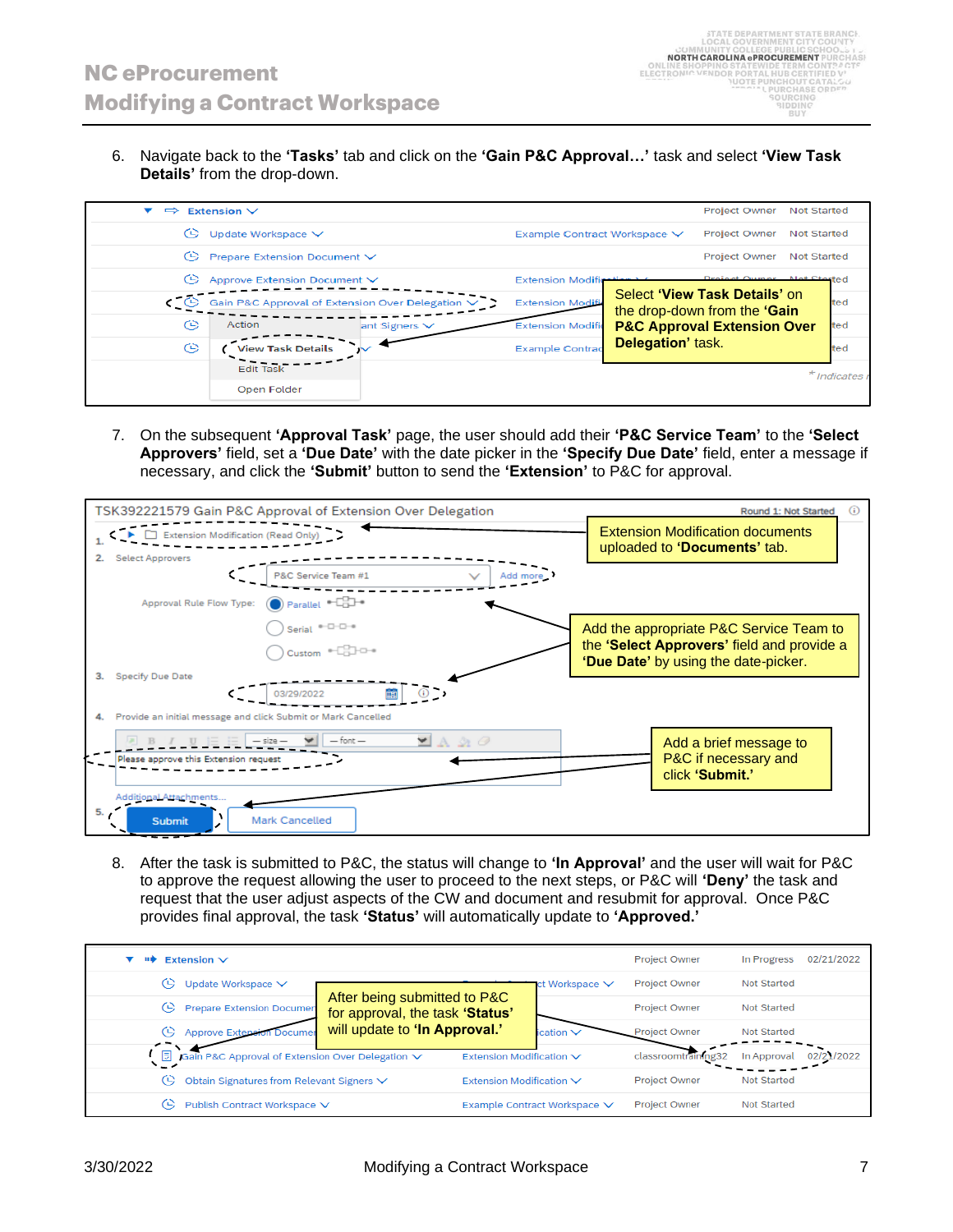9. Once all requisite changes – including an updated **'Expiration Date'** if an extension was agreed to – approvals, and signatures have been completed, return to the **'Overview'** tab, click **'Actions'** in the **'Contract Attributes'** section, and select **'Publish'** from the drop-down. The CW will revert to **'Published'** status and cannot be edited until another **'Amendment'** is initiated.

| <b>Contract Attributes</b><br>c |                                       |              | $Actions\vee$               |        |
|---------------------------------|---------------------------------------|--------------|-----------------------------|--------|
|                                 |                                       |              | <b>Edit Attributes</b>      |        |
|                                 | Related ID:<br>PR1234567              |              | <b>View Attributes</b>      | oject! |
| Last                            | Select 'Actions' from the drop-down   | $(v2/2)$ (i) | Publish                     |        |
| Hierarc                         | menu in the 'Contract Attributes'     |              | Amend                       |        |
| Amendr                          | section then click 'Publish' to       |              | Put On Hold                 |        |
| Amendment Reason                | finalize the Amendment.               | ment         |                             |        |
|                                 | Contract Amount: \$50,000 USD         |              | Close                       |        |
|                                 | NC Test Supplier 083 (i)<br>Supplier: |              | <b>Create Sub Agreement</b> |        |

# **VI. 'Renewal Amendment'**

A **'Renewal Amendment'** allows the **'Project Owner'** to change the active dates of the contract to extend it beyond its originally agreed-to **'Date of Expiration.'** Renewals do not need additional P&C approval because the optional additional term was approved during the original contract negotiation process.

1. After selecting **'Renewal Amendment,'** the **'Overview'** tab will display. The **'Status'** field will be listed as **'Draft Amendment'** and the **'Version'** field will be listed as **'v2 (editing)'** [or v3/4/5, etc., depending on what number the previous **'Version'** was].

**Note:** While a CW is in a **'Status'** of **'Draft Amendment,'** all scheduled **'Expiration Notification'** emails will be suspended until the modification is complete and the **'Status'** goes back to **'Published.'**

![](_page_7_Figure_8.jpeg)

2. Navigate to the **'Tasks'** tab to view the newly-added phase (3) and tasks to help guide user through the renewal process. Clicking the blue arrow to the left of **'Phase 3 – Contract Modification'** will display a subsection titled **'Option to Renew.'** Clicking the blue arrow to the left of that will reveal the tasks associated with the renewal process.

| $\Rightarrow$ Phase 2 - Contract Management $\vee$                    | <b>Started</b> Current Met Started          |
|-----------------------------------------------------------------------|---------------------------------------------|
| $\Rightarrow$ Phase 3 - Contract Modification $\vee$                  | New Modification 'Phase.'<br><b>Started</b> |
| $\blacktriangledown$<br>Option to Renew $\vee$                        | <b>Project Owner</b><br><b>Not Started</b>  |
| $\bullet$<br>Update Workspace $\checkmark$<br>sele Amended C          | 'Option to Renew' subsection                |
| Vendor Confirmation of Renewal $\vee$<br>$\circ$<br>Option to Renew V | and related 'Tasks.'                        |
| V. Publish Contract Workspace ∨<br><b>Example Amended O</b>           |                                             |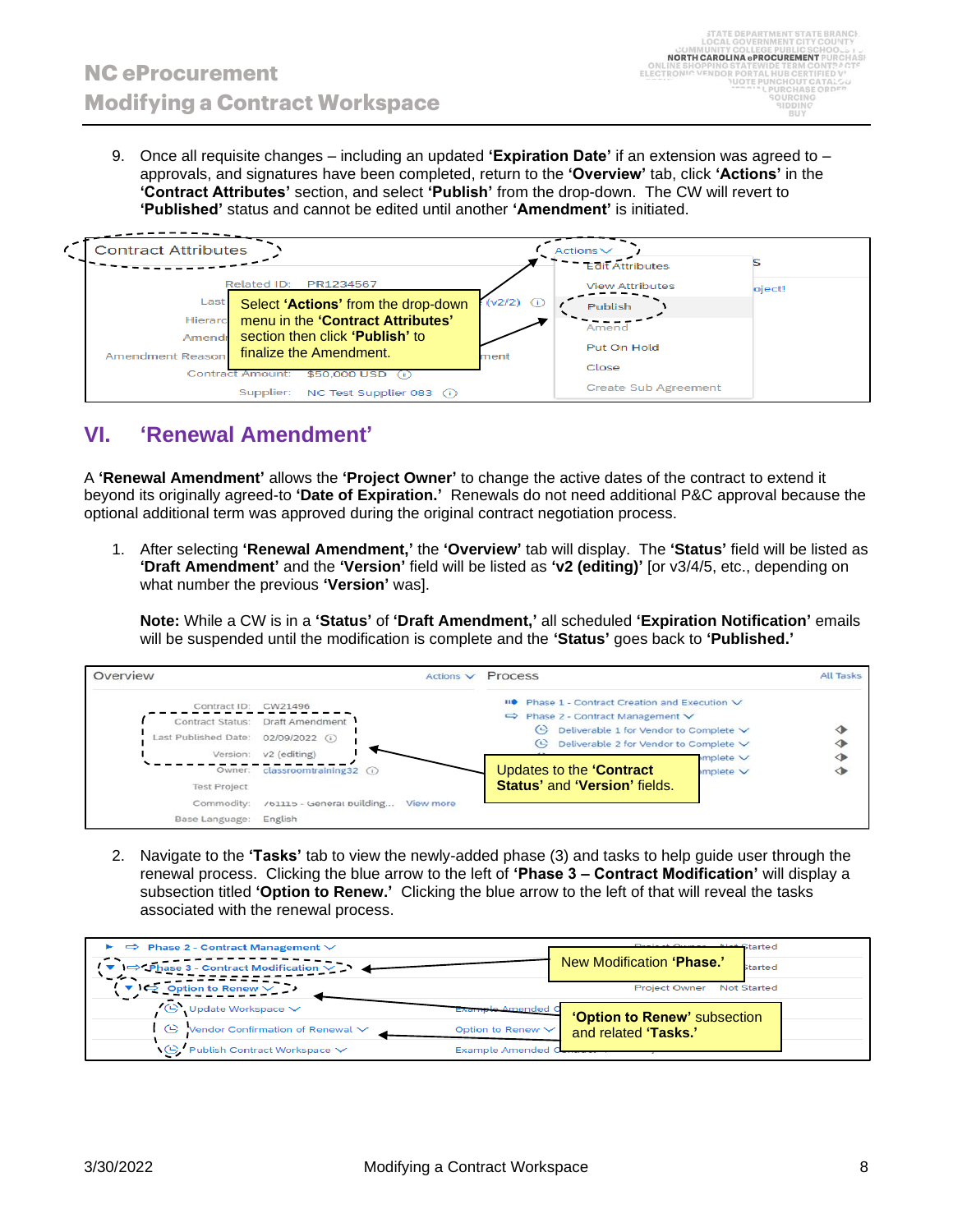- 3. As with the **'Tasks'** in the first two phases associated with the initial creation of the Contract Workspace, the tasks themselves are not required to be completed to finalize a modification, but rather are intended to serve as a road map for best practices. Additionally, an **'Option to Renew'** folder will be added to the newly-created **'Modification Contract Documents'** folder on the **'Documents'** tab in which users will find a **'Contract Renewal Template'** that can be used to notify the vendor that the renewal option is being exercised.
- 4. Once all requisite changes have been made such as adjusting the expiration date and any new documents have been added, return to the **'Overview'** tab, click **'Actions'** in the **'Contract Attributes'** section, and select **'Publish'** from the drop-down. The CW will revert to **'Published'** status and cannot be edited again until another **'Amendment'** is initiated.

![](_page_8_Figure_4.jpeg)

#### **VII. 'Termination Amendment'**

A **'Termination Amendment'** allows the **'Project Owner'** to close a contract before its originally agreed-to **'Date of Expiration'** in the event of an adverse condition or disagreement.

1. After selecting **'Termination Amendment,'** the **'Overview'** tab will display. The **'Status'** field will be listed as **'Draft Amendment'** and the **'Version'** field will be listed as **'v2 (editing)'** [or v3/4/5, etc., depending on what number the previous **'Version'** was].

**Note:** While a CW is in a **'Status'** of **'Draft Amendment,'** all scheduled **'Expiration Notification'** emails will be suspended until the modification is complete and the **'Status'** goes back to **'Published.'**

![](_page_8_Figure_9.jpeg)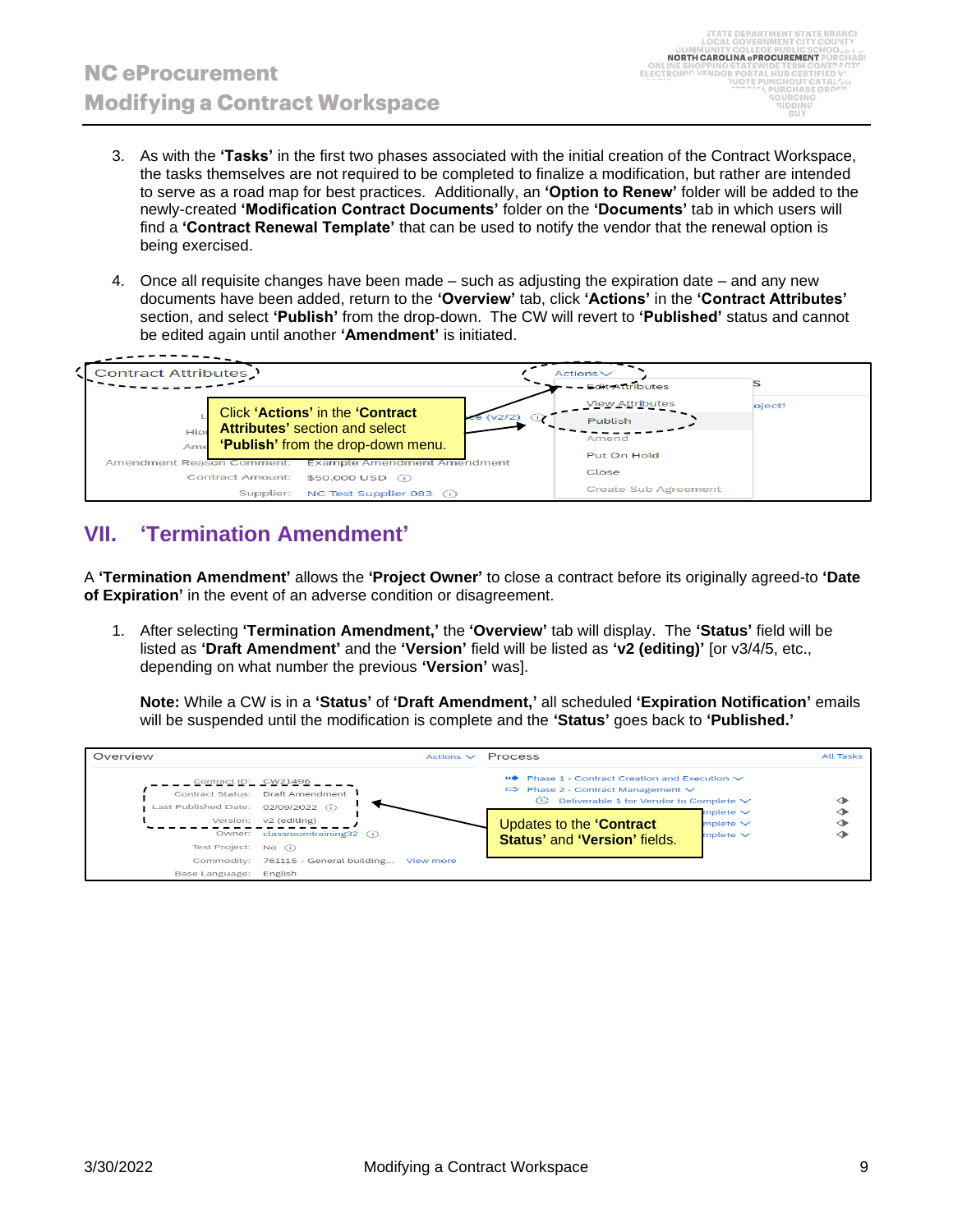2. Navigate to the **'Tasks'** tab to view the newly-added phase (3) and tasks to help guide user through the termination process. Clicking the blue arrow to the left of **'Phase 3 – Contract Modification'** will display a subsection titled **'Termination Modification.'** Clicking the blue arrow to the left of that will reveal the tasks associated with the termination process.

| $\Rightarrow$ Phase 2 - Contract Management $\vee$              |                                                                                                        | <b>Project Owner</b> | <b>Not Started</b> |
|-----------------------------------------------------------------|--------------------------------------------------------------------------------------------------------|----------------------|--------------------|
| <b>Phase 3 - Contract Modification <math>\vee</math></b>        |                                                                                                        | <b>Project Owner</b> | <b>Not Started</b> |
| Termination Modification $\sim$                                 | New Modification 'Phase.'                                                                              | <b>Project Owner</b> | <b>Not Started</b> |
| $\Theta$ Update Workspace $\vee$                                | Example Contract Workspace ∨                                                                           | <b>Project Owner</b> | <b>Not Started</b> |
| $\Theta$<br>Prepare and Send Request to Cure Notice $\vee$      | <b>Request to Cure Notice</b><br>Template \                                                            | Project Owner        | <b>Not Started</b> |
| Prepare Termination Letter $\vee$<br><b>G</b>                   | 'Termination Modification'<br><b>Termination</b><br>Template $\vee$<br>subsection and related 'Tasks.' |                      | <b>Not Started</b> |
| Approve Termination Letter $\sim$<br>$\Theta$                   | Termination                                                                                            |                      | <b>Not Started</b> |
| Gain P&C Approval of Termination Over Delegation V<br>9         | Termination Modification $\vee$                                                                        | <b>Project Owner</b> | <b>Not Started</b> |
| $\Theta$ Print Termination Letter and Send to the Vendor $\vee$ | <b>Termination Letter</b><br>Template $\vee$                                                           | <b>Project Owner</b> | <b>Not Started</b> |
| $\overline{\mathbb{G}}$ Publish Contract Workspace $\vee$       | Example Contract Workspace ∨                                                                           | <b>Project Owner</b> | <b>Not Started</b> |

- 3. As with the **'Tasks'** in the first two phases associated with the initial creation of the Contract Workspace, the tasks themselves are not required to be completed to finalize a modification, but rather are intended to serve as a road map for best practices. The exception to this is if the contract being amended or extended is over the Entity's delegation. In this case an additional **'Approval Task'** to **'Gain P&C Approval of Termination Over Delegation'** will appear on the **'Tasks'** tab. If this is not the case, users can skip to **Step 9**.
- 4. The **'Gain P&C Approval of Termination Over Delegation'** task is tied to three documents on the **'Documents'** tab that must be downloaded, completed, and replaced before the task can be assigned to P&C for approval. Navigate to the **'Documents'** tab and click the blue arrow to the left of the **'Modification Contract Documents'** folder to reveal the **'Termination Modification'** folder. Click the blue arrow to the left of that folder and the documents will appear.
- 5. Click on each of the templates and select **'Download'** from the popup menu. Update the documents accordingly and save a local copy. Click back on the templates, and this time select **'Replace Document.'** Add and save the updated versions to the **'Termination Modification'** folder.

| Contract Document∨                                   | Action                 | Click on the document templates and                                            |                   |
|------------------------------------------------------|------------------------|--------------------------------------------------------------------------------|-------------------|
| Deliverable Documents∨                               |                        | select 'Download' from the popup. After                                        |                   |
| Modification Contract DocumentsV                     | Copy                   | the documents have been updated<br>accordingly, click the templates again, but |                   |
| <b>Termination Modification</b> ∨                    | Move                   | this time select 'Replace Document.'                                           |                   |
| Contract Termination Request Template V<br><b>LM</b> | Lock                   | Project Owner                                                                  | <b>Not Edited</b> |
| $N$ Request to Cure Notice Template $\vee$           | Replace Document       | Project Owner                                                                  | Not Edited        |
| Termination Letter Template $\vee$                   | <b>Create New Task</b> | Project Owner                                                                  | <b>Not Edited</b> |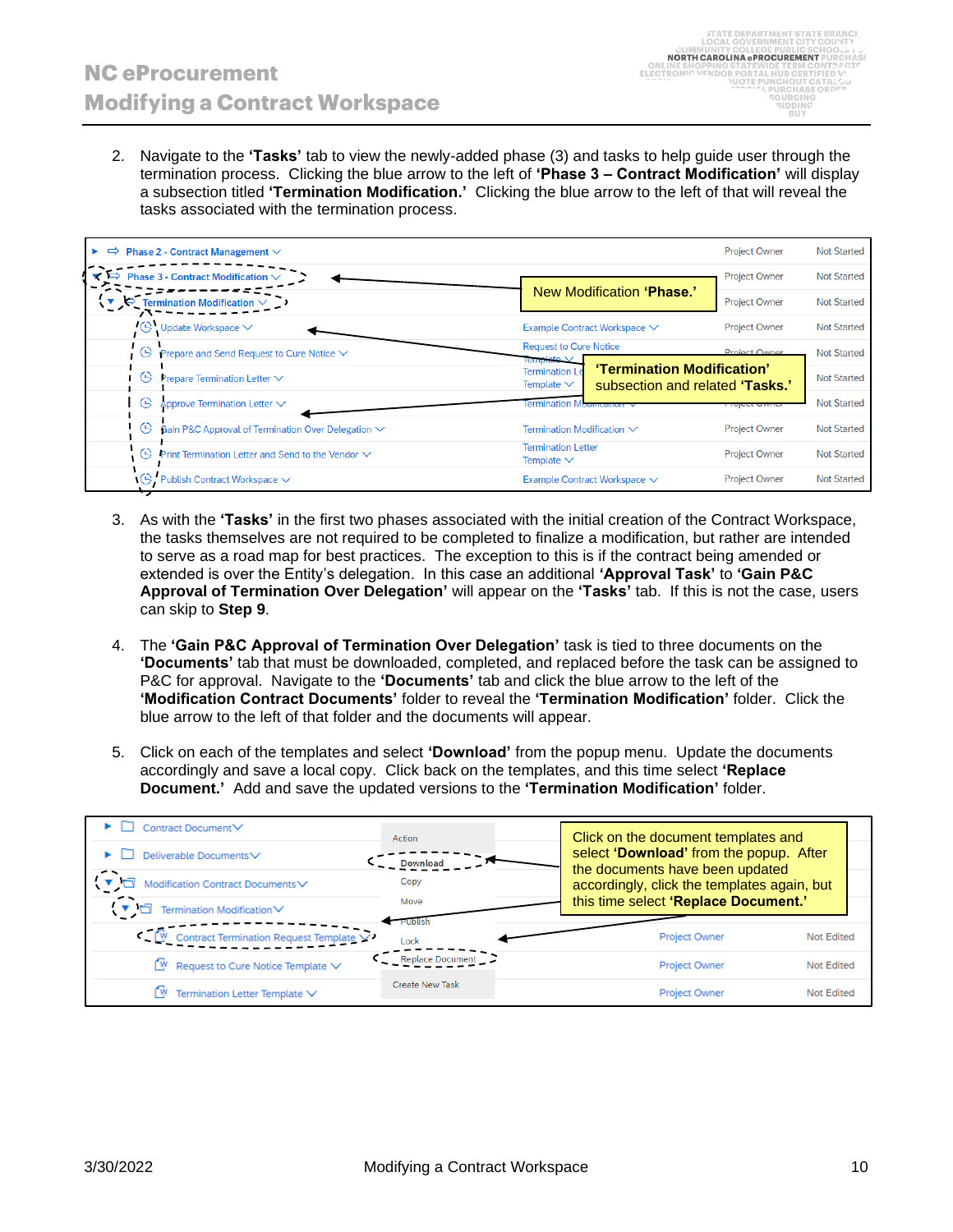6. Navigate back to the **'Tasks'** tab and click on the **'Gain P&C Approval of Termination Over Delegation'** task and select **'View Task Details'** from the drop-down.

| $\Rightarrow$ | <b>Termination Modification <math>\vee</math></b> |                                                             |                     |                                           | <b>Project Owner</b> | Not Started        |
|---------------|---------------------------------------------------|-------------------------------------------------------------|---------------------|-------------------------------------------|----------------------|--------------------|
| œ             | Update Workspace $\vee$                           |                                                             | Contract $\vee$     | <b>Example Terminated</b>                 | <b>Project Owner</b> | Not Started        |
| œ             | Prepare Termination Letter ∨                      |                                                             |                     | Termination Letter $\vee$                 | <b>Project Owner</b> | <b>Not Started</b> |
| œ             | Approve Termination Letter V                      |                                                             |                     | Termination Modification $\vee$           | <b>Project Owner</b> | <b>Not Started</b> |
|               |                                                   | Gain P&C Approval of Termination Over Delegation $\sqrt{ }$ | Terminati           | Select 'View Task Details' on the drop-   |                      |                    |
| ങ             | Action                                            | $\frac{1}{2}$ and to the Vendor $\sqrt{}$                   | Terminati           | down from the 'Gain P&C Approval of       |                      |                    |
| ങ             | <b>View Task Details</b>                          |                                                             | Example<br>Contract | <b>Termination Over Delegation' task.</b> |                      |                    |
|               | <b>Edit Task</b>                                  |                                                             |                     |                                           |                      | * Indicates        |
|               | Open Folder                                       |                                                             |                     |                                           |                      |                    |

7. On the subsequent **'Approval Task'** page, the user should add their **'P&C Service Team'** to the **'Select Approvers'** field, set a **'Due Date'** with the date picker in the **'Specify Due Date'** field, enter a message if necessary, and click the **'Submit'** button to send the **'Termination Letter'** to P&C for approval.

![](_page_10_Figure_5.jpeg)

8. After the task is submitted to P&C, the status will change to **'In Approval'** and the user will wait for P&C to approve the request allowing the user to proceed to the next steps, or P&C will **'Deny'** the task and request that the user adjust aspects of the CW and document and resubmit for approval. Once P&C provides final approval, the task **'Status'** will automatically update to **'Approved.'**

| Termination Modification $\vee$<br>пф                         |                                                                 |                                              |                    | <b>Project Owner</b> | In Progress | 02/21/2022 |
|---------------------------------------------------------------|-----------------------------------------------------------------|----------------------------------------------|--------------------|----------------------|-------------|------------|
| Update Workspace V<br>05                                      |                                                                 | <b>Example Terminated</b>                    |                    | <b>Project Owner</b> | Not Started |            |
| Prepare Termination Letter ∨<br>œ.                            | After being submitted to P&C<br>for approval, the task 'Status' |                                              | $ler$ Draft $\vee$ | <b>Project Owner</b> | Not Started |            |
| <b>Approve Termination Letter</b><br>(1)                      |                                                                 | will update to 'In Approval.'<br>dification  |                    | <b>Project Owner</b> | Not Started |            |
| $\Box$<br>Gain P&C Approval of Termination Over Delegation V  |                                                                 | Termination Modification V                   |                    | classroomtraining32  | In Approval | 02/21/2022 |
| Print Termination Letter and Send to the Vendor $\vee$<br>CC) |                                                                 | Termination Letter Draft ∨                   |                    | <b>Project Owner</b> | Not Started |            |
| Publish Contract Workspace ∨<br>œ,                            |                                                                 | <b>Example Terminated</b><br>Contract $\vee$ |                    | <b>Project Owner</b> | Not Started |            |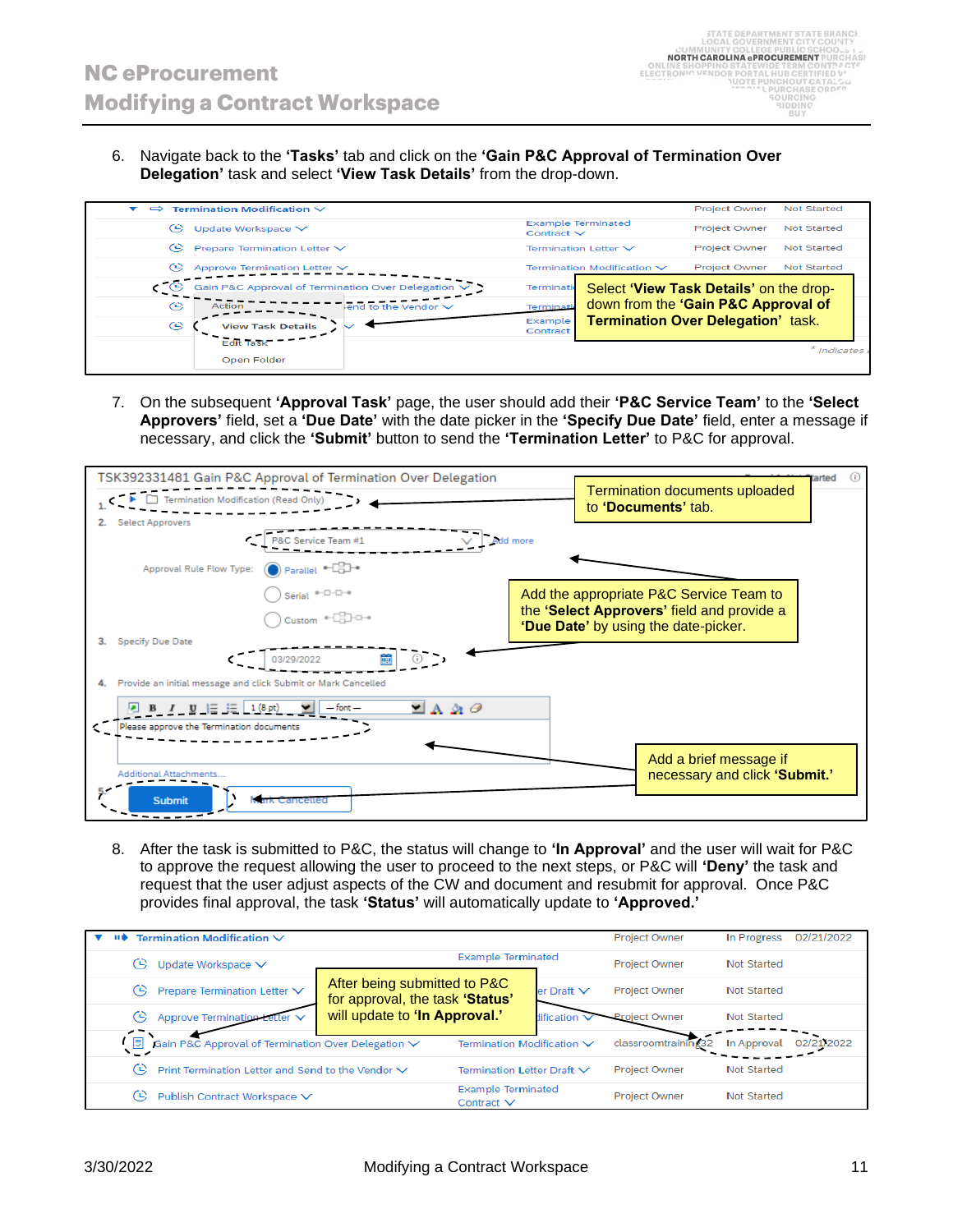9. Once all requisite changes – including an updated **'Expiration Date'** – approvals, and signatures have been completed, return to the **'Overview'** tab, click **'Actions'** in the **'Contract Attributes'** section, and select **'Publish'** from the drop-down. The CW will revert to **'Published'** status and cannot be edited again unless another **'Amendment'** is initiated.

**Note:** CWs will not expire immediately. The system needs to refresh on the new **'Expiration Date'** before the **'Status'** updates from **'Published'** to **'Expired.'**

![](_page_11_Figure_4.jpeg)

#### **VIII. Copying a Contract Workspace**

When creating a new Contract Workspace (CW) that is similar to a previous CW, the **'Project Owner'** has the option to copy a previous CW.

- 1. There are two options to begin the process of copying a Contract Workspace:
	- a. On the **'Overview'** tab of an existing CW, click **'Actions'** in the **'Overview'** section and select **'Copy Project'** on the drop-down menu.

| Overview | <b>Documents</b>         | Tasks                                                                                                  | Teal | <b>View Details</b><br>Move              | orv           |
|----------|--------------------------|--------------------------------------------------------------------------------------------------------|------|------------------------------------------|---------------|
| Overview |                          | In the 'Overview' section of the<br>'Overview' tab, click 'Actions'<br>(hidden in this screenshot) and |      | Create                                   |               |
|          | drop-down menu.<br>Contr | select 'Copy Project' from the                                                                         |      | Copy Project<br><b>Follow-on Project</b> | lact (<br>act |
|          | Contract Status:         | Draft                                                                                                  |      |                                          |               |

b. Click **'Create Contract Workspace (Procurement)'** and a blank **'Create Contract Workspace (Procurement)'** page will display. In the **'Copy from Contract'** field, click the down-arrow to search for the previous CW to copy and click **'Select'** to use it as basis for the new CW.

| Name: *<br>Description: | <b>Untitled Contract Workspace (Procur</b> | After clicking 'Create Contract<br>Workspace (Procurement),'a<br>blank 'Create Contract | Œ<br>G) |
|-------------------------|--------------------------------------------|-----------------------------------------------------------------------------------------|---------|
|                         |                                            | <b>Workspace (Procurement)'</b><br>page will display. In the 'Copy                      |         |
| <b>Related ID:</b>      |                                            | from Contract' field, search for<br>the CW to be copied and select it                   |         |
| Copy from Contract:     | (no value)<br>$\checkmark$                 | as the base for the new CW.                                                             |         |